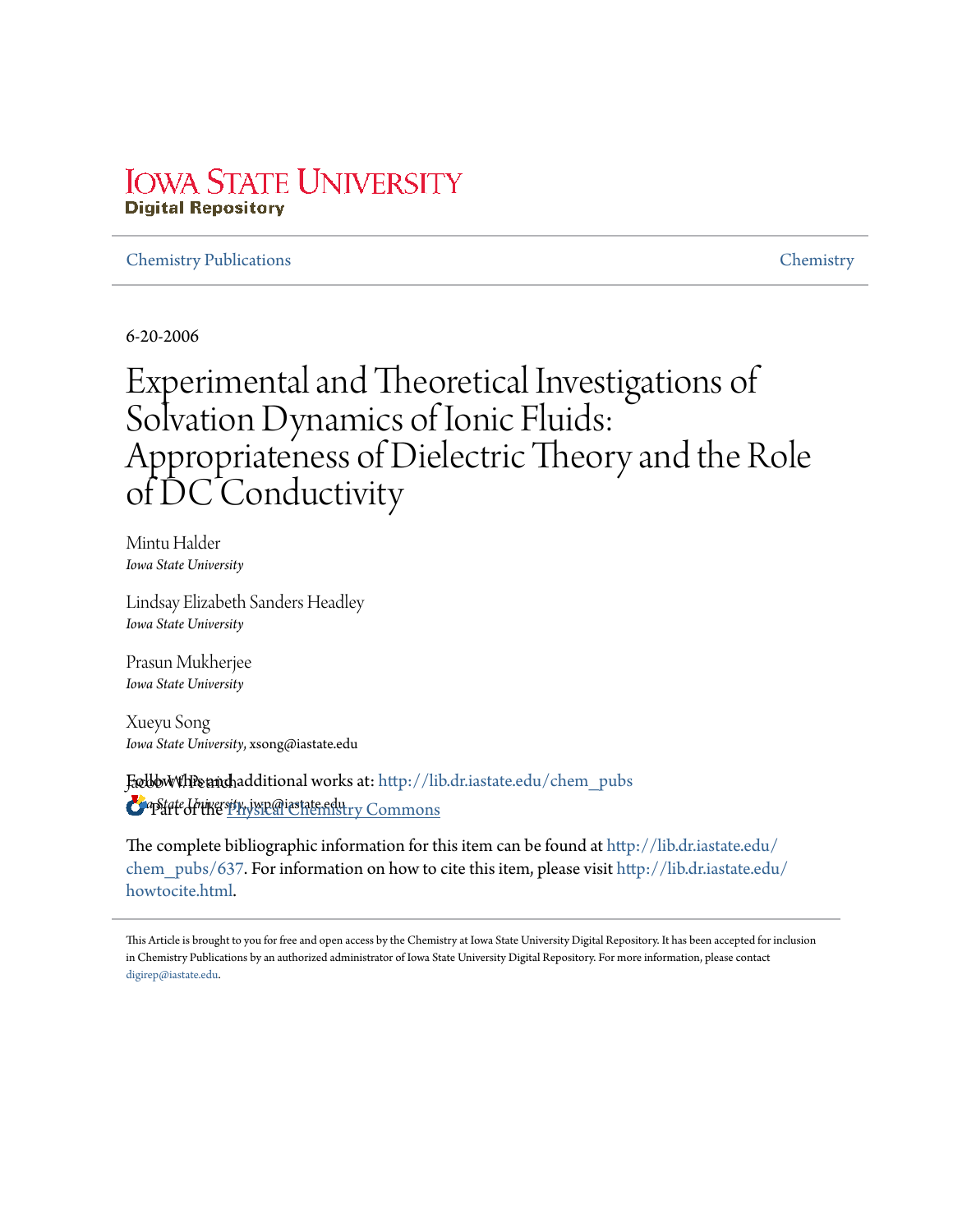## Experimental and Theoretical Investigations of Solvation Dynamics of Ionic Fluids: Appropriateness of Dielectric Theory and the Role of DC Conductivity

## **Abstract**

An analysis is provided of the subnanosecond dynamic solvation of ionic liquids in particular and ionic solutions in general. It is our hypothesis that solvation relaxation in ionic fluids, in the nonglassy and nonsupercooled regimes, can be understood rather simply in terms of the dielectric spectra of the solvent. This idea is suggested by the comparison of imidazolium ionic liquids with their pure organic counterpart, butylimidazole (*J. Phys. Chem. B* **2004**, *108*, 10245−10255). It is borne out by a calculation of the solvation correlation time from frequency dependent dielectric data for the ionic liquid, ethylammonium nitrate, and for the electrolyte solution of methanol and sodium perchlorate. Very good agreement is obtained between these theoretically calculated solvation relaxation functions and those obtained from fluorescence upconversion spectroscopy. Our comparisons suggest that translational motion of ions may not be the predominant factor in short-time solvation of ionic fluids and that many tools and ideas about solvation dynamics in polar solvents can be adapted to ionic fluids.

### **Keywords**

DC conductivity, Dielectric spectra, Ethylammonium nitrate, Short-time solvation, Electrolytes, Fluorescence, Relaxation processes, Spectroscopic analysis, Ionization of liquids

### **Disciplines**

Chemistry | Physical Chemistry

### **Comments**

Reprinted (adapted) with permission from *Journal of Physical Chemistry A* 110 (2006): 8623, doi: 10.1021/ jp062936l. Copyright 2006 American Chemical Society.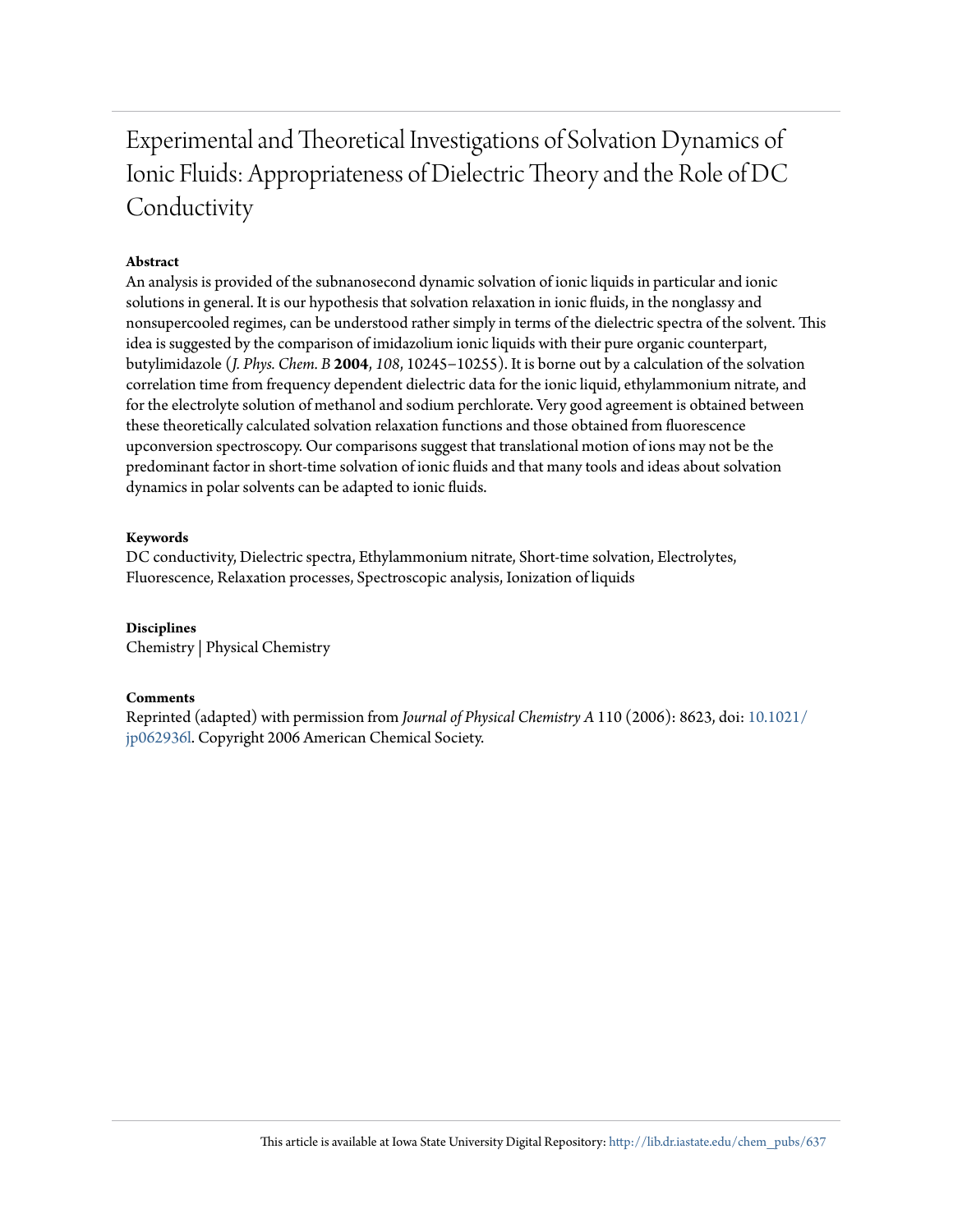## **Experimental and Theoretical Investigations of Solvation Dynamics of Ionic Fluids: Appropriateness of Dielectric Theory and the Role of DC Conductivity**

**M. Halder, L. Sanders Headley, P. Mukherjee, X. Song,\* and J. W. Petrich\***

*Department of Chemistry, Iowa State University, Ames, Iowa 50011* 

*Recei*V*ed: May 13, 2006*

An analysis is provided of the subnanosecond dynamic solvation of ionic liquids in particular and ionic solutions in general. It is our hypothesis that solvation relaxation in ionic fluids, in the nonglassy and nonsupercooled regimes, can be understood rather simply in terms of the dielectric spectra of the solvent. This idea is suggested by the comparison of imidazolium ionic liquids with their pure organic counterpart, butylimidazole (*J. Phys. Chem. B* **2004**, *108*, 10245-10255). It is borne out by a calculation of the solvation correlation time from frequency dependent dielectric data for the ionic liquid, ethylammonium nitrate, and for the electrolyte solution of methanol and sodium perchlorate. Very good agreement is obtained between these theoretically calculated solvation relaxation functions and those obtained from fluorescence upconversion spectroscopy. Our comparisons suggest that translational motion of ions may not be the predominant factor in short-time solvation of ionic fluids and that many tools and ideas about solvation dynamics in polar solvents can be adapted to ionic fluids.

#### **Introduction**

The problem of understanding solvation by room-temperature ionic liquids (RTILs) is a specific aspect of the more general problem of understanding solvation in ionic fluids. RTILs are becoming an increasingly rich area of study. $1-4$  Their growing utility has stimulated studies to understand the fundamentals of their behavior. For our current investigation, particularly relevant experimental studies have been based upon fluorescence techniques $5-16$  and those obtaining the dielectric spectrum.<sup>17,18</sup> In particular, Weingärtner et al.<sup>17</sup> have investigated the dielectric relaxation of ethylammonium nitrate (EAN) in the 3 MHz to 40 GHz range, and their data stimulated much of the work discussed here.

On the theoretical side, several simulations have been performed to study solvation dynamics in RTILs. The initial rapid solvation events have been the object of computer simulations: Shim et al., <sup>19</sup> placing a dipolar excitation on a model diatomic solute in a RTIL, observe a fast initial relaxation and suggest that it arises from translations of the anions. Given the small size of the model solute and the large changes in net charge, the motions of the resulting concentrated anionic charges may dominate the relaxation. In the experimental solvation dynamics studies of organic dye molecules such as coumarin 153 (C153) in RTILs, the charge distribution change is scattered across the whole probe molecule, which is most likely well solvated by the bulky organic cations given the hydrophobic nature of C153 in the ground state. We have suggested, therefore, that the most possible scenario is that the cation motions dominate the contribution of the initial fast relaxation upon excitation.<sup>20</sup> To elucidate the nature of the fast relaxations, a realistic model of C153 in RTILs will be needed.

Znamenskiy and Kobrak have recently performed molecular dynamics simulations of the dye betaine-30 in  $[BMIM^+] [PF_6^-]$ .<sup>21</sup> They obtain radial distribution functions indicating the proximity of the 1-butyl-3-methylimidazolium ring to the dye, which is consistent with our experimental observations for coumarin. As in experimental studies, the nature of solvation relaxation is argued to be from the translation and diffusional motion of ions.

A fundamental problem, then, in the study of ionic liquids is assessing the relative importance of translational motion of ions,15,16,22 which can roughly be identified with dc conductivity, and the dielectric relaxation of dipoles. More specifically, an alternative view of the origin of solvation by ionic fluids, which we propose, is that it arises from the dielectric relaxation of dipoles resulting from ion pairs due to local neutrality and permanent dipoles carried by the ions. As a clear separation of the ac conductivity and the dielectric function is not possible except at zero-frequency (the static case), we will view the total dielectric function arising from the static conductivity contribution, which is related to the translational motion of ions, and the rest of dielectric function, which is due to the polarization relaxation.<sup>23</sup> For the polarization relaxation, the major contribution is from the ion pairs, ion clusters, and the dipole moments carried by the cations and anions. The size of these dipole moments can be estimated by taking the geometric center of the ions as the origin. For electrolyte solutions and molten salts, this point of view has been used fruitfully to interpret the experimental dielectric spectra.<sup>24</sup>-<sup>28</sup> Our recent work on the dynamic aspects of solvation by RTILs using Stokes shift data of the fluorescent probe, coumarin 153, from the picosecond to the nanosecond time regimes<sup>20</sup> already suggested such a connection. In that work, we investigated four RTILs based on the 1-butyl-3-methylimidazolium cation, BMIM<sup>+</sup>. A major conclusion was that the rapid initial phase of solvation arises from the cations, which are the major carriers of permanent dipoles. The conclusion is reasonable because it is unlikely that symmetrical nonpolar inorganic anions such as  $Cl^-$ ,  $BF_4^-$ , and  $PF_6^$ play a significant role in the solvation of the coumarin probe. We are cautious, however, to extend this conclusion to the  $\text{NTf}_2$ <sup>-</sup> anion, which is polar, polarizable, large, and flexible.<sup>29</sup>

In this report the solvation relaxation measured from fluorescence upconversion experiments is compared with that calculated from the dielectric spectra of the neat ionic liquids.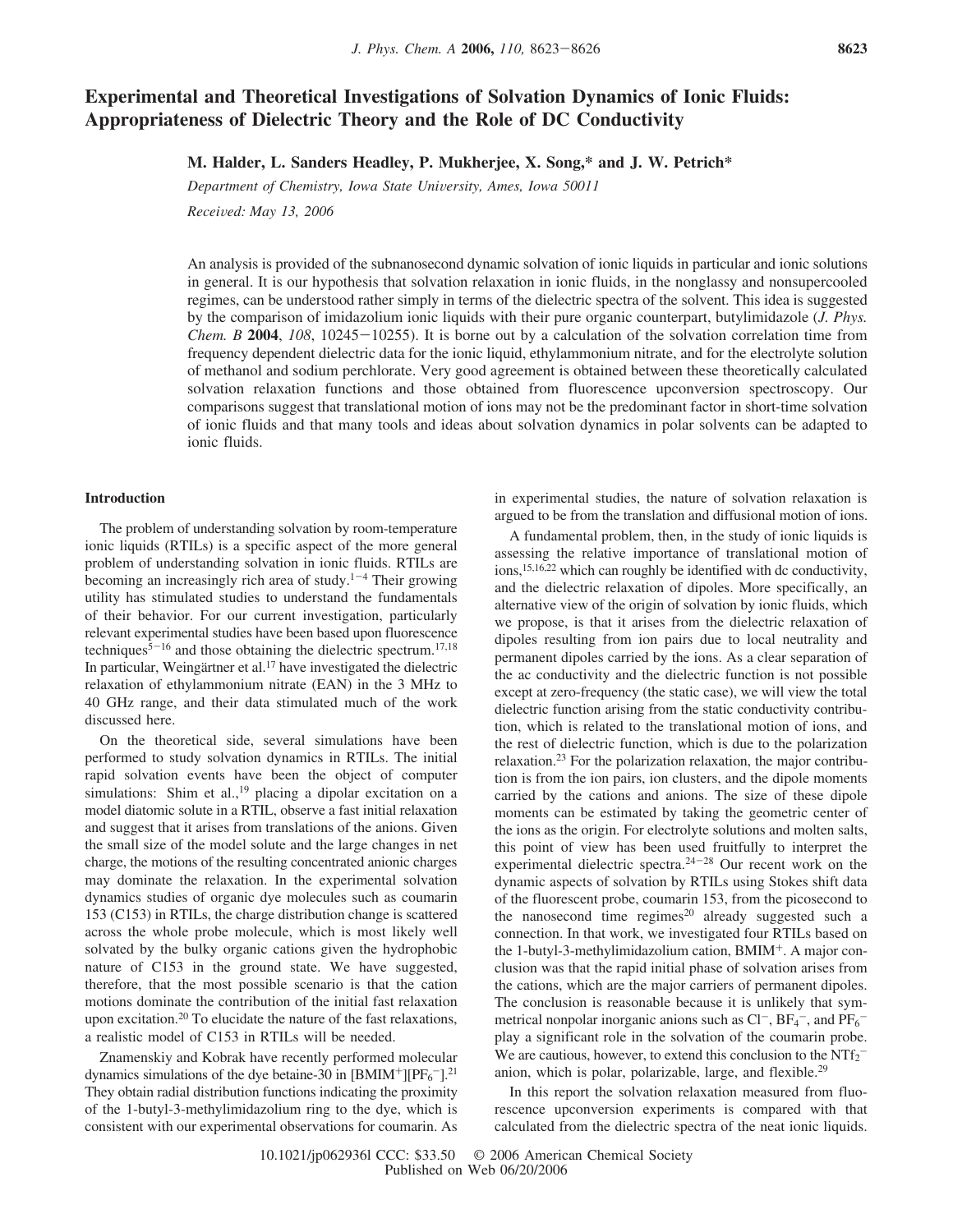Our results suggest that the time dependent solvation relaxation from solvation dynamics experiments is indeed directly related to the dielectric spectra,  $\epsilon(\omega)$ , of the ionic liquids just as in the case of dipolar fluids. Furthermore, at least for one solvent studied, the agreement between theory and experiment is much better when dc conductivity is eliminated from the dielectric spectra. The justification for omitting the conductivity at times probed in our experiments is that there is a time scale separation between the dielectric relaxation processes and the conductive processes in an ionic fluid. The latter can be described by a contribution of  $\sigma/\omega$  to the total dielectric response function, where  $\sigma$  is the dc conductivity.<sup>23</sup> The former is given by the dielectric relaxation via much higher frequency processes (>1 GHz for the subnanosecond processes in solvation dynamics) as shown by a significant body of experimentally measured dielectric spectra of electrolyte solutions<sup>24</sup> and ionic liquids.<sup>25</sup>

#### **Materials and Methods**

**Preparation of EAN.** Ethylammonium nitrate (EAN, Et- $NH_3^+NO_3^-$ ) was made by adding a limiting amount of concentrated nitric acid dropwise to a solution of 70% ethylamine in water at 0 °C with constant stirring. The mixture was allowed to stir for 30 min to ensure complete consumption of the acid. Excess ethylamine and water were removed by rotary evaporation. To remove small traces of water, the ethylammonium nitrate was dried under vacuum at 323 K for 72 h, using  $P_2O_5$ as a drying agent. After drying, the ethylammoninum nitrate was sealed in a desiccator under argon. Before use, the salt was passed through a microscale silica gel column to ensure dryness. The column was constructed using a glass pipet sealed with cotton, and the salt was passed through the silica under pressure from a pipet bulb. Although ionic liquids have been known to dissolve cellulose, using cotton in such a fashion is not a concern under our conditions. Ionic liquids containing halide anions (more notably, chloride anions) seem to be the efficient systems for breaking up the complicated hydrogen bonding network within cellulose.<sup>30</sup> Furthermore, even for these solvents, at room temperature (at which the purification is performed) no dissolution is expected. It should be noted that when Rogers and co-workers first described the dissolution of cellulose in 1-butyl-3-methylimidazolium chloride, they were working at elevated temperatures (∼100 °C) and found that ∼25% w/w of cellulose could be dissolved.<sup>30</sup> The role of water on the physical properties of ionic liquids is well-known, and an excellent study is provided by Bright and co-workers.<sup>31</sup> This work indicates that the solvation probe, PRODAN, is highly sensitive to water content. On the other hand, Ito et al.<sup>13</sup> have shown that coumarin 153 is fortuitously insensitive to the presence of water, most likely owing to its hydrophobic character.

**Steady-State Measurements.** Steady-state excitation and emission spectra were recorded with a SPEX Fluoromax with a 4 nm band-pass and were corrected for detector response. A 1 cm path length quartz cuvette was used for the measurements. The steady-state spectra can be used to compute the reorganization energy,  $\lambda$ , by means of  $32$ 

$$
\lambda = \hbar \frac{\int_0^\infty d\nu \left[ \sigma_a(\nu) - \sigma_f(\nu) \right] \nu}{\int_0^\infty d\nu \left[ \sigma_a(\nu) + \sigma_f(\nu) \right]}
$$
(1)

the  $\sigma_{\text{a,f}}(\nu)$  are the absorption (or excitation) and emission spectral line-shapes, respectively.

**Fluorescence Upconversion Measurements.** Fluorescence upconversion measurements were performed using a homemade unamplified Ti:sapphire laser system.20,33,34 The cross-correlation



**Figure 1.** Dielectric spectra (without conductivity contributions) used to obtain the solvation energies, and ultimately the solvation relaxation functions, via eq 4.

functions of its pulses have a fwhm of ∼300 fs. Upconversion profiles were used to construct time-resolved emission spectra. They were typically collected over a range of wavelengths from 480 to 560 nm at intervals of 10 nm. Nine transients were used to construct the time-resolved emission spectra by normalizing to the steady-state spectra of refs 20 and 35. We have employed the traditional approach of fitting the time-dependent spectra to a log-normal line-shape function, from which we extract the peak frequency,  $v(t)$ . The solvation dynamics were described by the normalized correlation function:

$$
C(t) = \frac{\nu(t) - \nu(\infty)}{\nu(\Upsilon - 0) - \nu(\infty)}
$$
 (2)

 $v("t=0")$  is the frequency at zero time, calculated using the method described by Fee and Maroncelli.<sup>36,37</sup>  $v(\infty)$  is the frequency at "infinite time", the maximum of the steady-state fluorescence spectrum.  $v(t)$  is determined by taking the maxima from the log-normal fits of the emission spectra. In most cases, however, the spectra are broad, so there is some uncertainty in the determination of the emission maxima. Thus, we took a range of the raw data points in the neighborhood of the maximum to estimate an error for the maximum obtained from the log-normal fit. Depending on the width of the spectrum (i.e., "zero-time", steady-state, or time-resolved emission spectrum), we determined the uncertainties as follows: "zero-time" ∼ steady-state ( $\sim \pm 100 \text{ cm}^{-1}$ ) < time-resolved emission ( $\sim \pm 200$  $\text{cm}^{-1}$ ).

**Calculation of the Solvation Relaxation Function.** The theoretical solvation spectral density was calculated using a dielectric continuum theory developed by one of us.<sup>38,39</sup> To model the solvation dynamics for C153, we used the geometry and charge distribution change that we employed elsewhere.<sup>38</sup> The frequency dependent dielectric function of the ionic fluid in question is obtained from experimental data. For EAN, the dielectric spectrum at frequencies below 90 GHz is from Weingärtner et al.;<sup>17</sup> higher frequencies are estimated by extending this spectrum via the Cole-Davison spectral function:<sup>23</sup>

$$
\epsilon(\omega) = \epsilon_{\infty} + \frac{\epsilon_{\rm s} - \epsilon_{\infty}}{\left(1 + \mathrm{i}\omega\tau_{\rm CD}\right)^{\beta}}
$$
(3)

where  $\epsilon_{\infty}$  = 4.8,  $\epsilon_{s}$  = 26.3,  $\beta$  = 0.52,  $\tau_{CD}$  = 160 ps and  $\omega$  is the angular frequency. The dielectric spectrum of methanol/ NaClO<sup>4</sup> for frequencies lower than 90 GHz is from the tabulation by Barthel and Neueder;<sup>40</sup> the spectrum for higher frequencies is obtained from the data for pure methanol scaled at 90 GHz. Figure 1 gives the dielectric spectra used in our calculations. These data were used to calculate the total solvation energy  $E(\omega)$  of C153 in an ionic fluid. A relationship between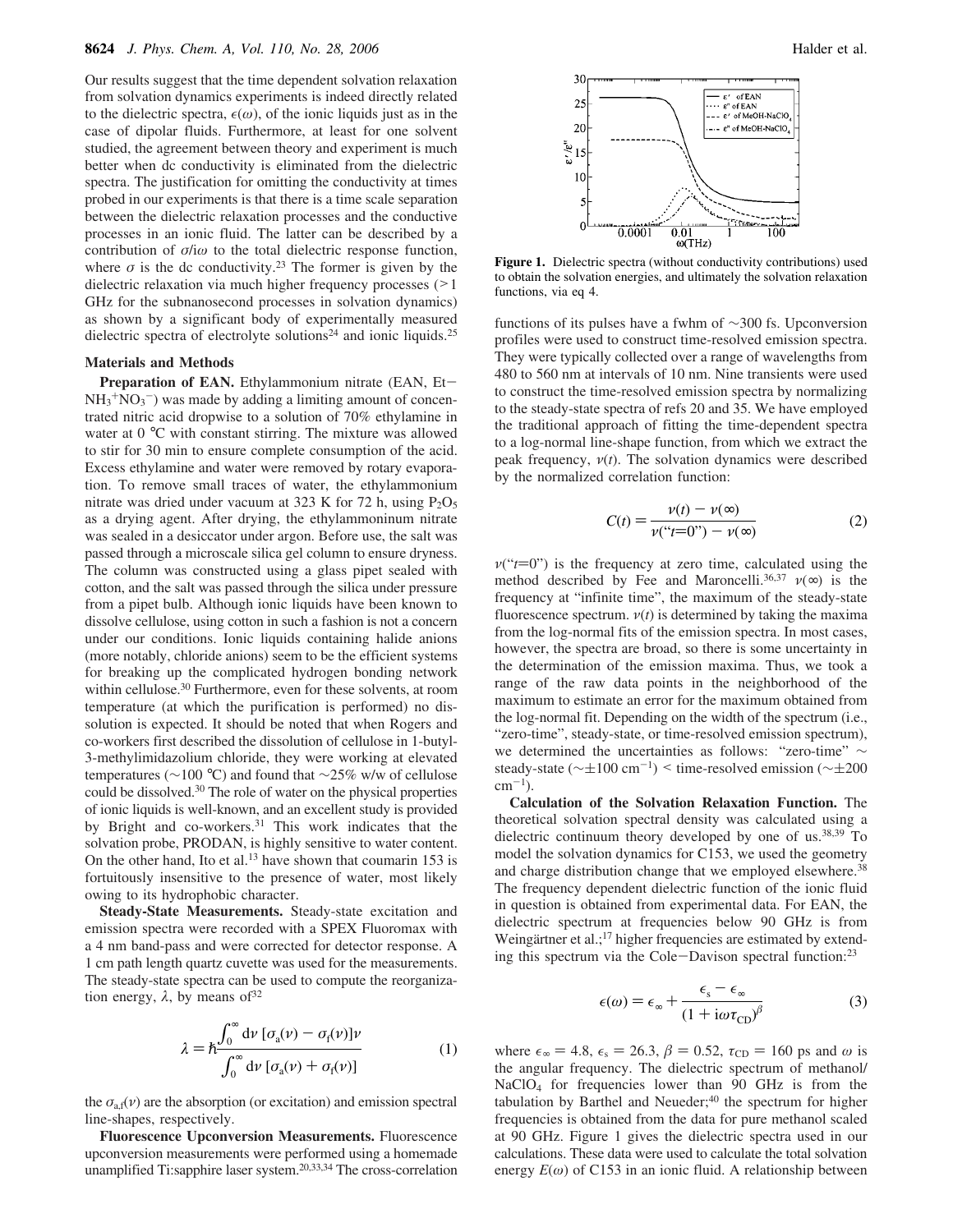**TABLE 1: Spectral Parameters for Ionic Solvation of Coumarin 153***<sup>a</sup>*

| solvent system     | $\sigma$ (S cm <sup>-1</sup> | $\lambda_{t=0}$ (cm <sup>-1</sup> ) | $\lambda_{t=\infty}$ (cm <sup>-1)</sup> | $f_{300\mathrm{fs}}$ | $\langle \tau \rangle_{\rm expt}$ (ps) <sup>c</sup> | $\langle \tau \rangle_{-\sigma}$ (ps) | $\langle \tau \rangle_{+\sigma}$ (ps) |
|--------------------|------------------------------|-------------------------------------|-----------------------------------------|----------------------|-----------------------------------------------------|---------------------------------------|---------------------------------------|
| EAN                | $0.028^d$                    | 1845                                | $2710 \pm 20$                           | 0.33                 | 26                                                  | ت -                                   | 33.2                                  |
| 1.05 M NaClO4/MeOH | 0.0387e                      | 1955                                | $2860 \pm 15$                           | 0.30                 | 9.8                                                 |                                       | 27.6                                  |

*<sup>a</sup>* All the experiments were done at room temperature. For the steady-state data, the samples were excited at 420 nm. For the excitation spectra, the emission monochromator was set at 600 nm. The steady-state reorganization energies are based on the average of four measurements.  ${}^{b}f(t)$  $1 - C(t)$ , where  $C(t)$  is obtained from eq 2.  $\epsilon \langle \tau \rangle = \int_0^{\infty} C(t)_{\text{fit}} dt = \int_0^{\infty} \sum_i A_i \exp(-t/\tau_i) dt$ .  $C(t)$  are fit to sums of three exponentials. <sup>*d*</sup> From ref 17 at 298.15 K. *<sup>e</sup>* From ref 40 at 298.15 K.

the imaginary part of the solvation energy and the solvation correlation function, *C*(*t*), can be derived

$$
C(t) = \frac{\hbar}{\lambda} \int_0^\infty d\omega \, \frac{E(\omega)}{\omega} \cos(\omega t) \tag{4}
$$

where  $E''(\omega)$  is the imaginary portion of the total solvation energy and  $\lambda$  is the reorganization energy, which is obtained from solving the Poisson equation with a complex dielectric function  $\epsilon(\omega)$ .<sup>38</sup>

#### **Results and Discussion**

Solvation data are compiled in Table 1. The experimentally obtained solvation relaxation functions for EAN and the 1.05 M NaClO4/methanol solution are presented on 10 and 200 ps time scales in Figures 2 and 3, respectively, along with the corresponding theoretical relaxation functions obtained using eq 4, including and excluding the dc conductivity.

There are several important results. Approximately 30% of the solvation has already been accomplished in 300 fs for both systems. The  $C(t)$ 's are fit to a sum of exponentials, but we attribute no special significance to this functional form. The agreement between the experimental and theoretical curves is very good, especially when several points are taken into account.



**Figure 2.** Comparison of the spectrally resolved solvation correlation function for EAN and MeOH/perchlorate, 10 ps full scale obtained from fluorescence upconversion experiments  $(\oplus)$ . The  $C(t)$ 's obtained from simulation are shown by solid circles (without conductance) and open circles (with conductance).



**Figure 3.** Comparison of the spectrally resolved solvation correlation function for EAN and MeOH/perchlorate, ∼200 ps full scale obtained from fluorescence upconversion experiments  $(\oplus)$ . The  $C(t)$ 's obtained from simulation are shown by solid circles (without conductance) and open circles (with conductance).

At early times (10 ps time scale), the theoretical curve for MeOH/perchlorate corresponds very well with the experimental curve—especially when the dc conductivity has been eliminated. On the other hand, for EAN, the theoretical curves, both with and without conductivity though very similar to each other, deviate from the experimental curve. This divergence for EAN should not be surprising because the high-frequency portion of  $\epsilon(\omega)$  is obtained by extrapolation. When the comparison is made on the 200 ps time scale, it is clear that for MeOH/perchlorate exclusion of the conductivity is required to superpose theory and experiment. On the other hand, for EAN, the two theoretical curves, both with and without conductivity, lie within the uncertainty of the measurement.

The good agreement between experiment and theoretical calculation clearly indicates that the solvation relaxation in ionic liquids comes from the dielectric relaxation of the fluid.

#### **Conclusions**

In summary, it is our hypothesis that solvation relaxation in ionic fluids, in the nonglassy and nonsupercooled regimes, can be understood rather simply in terms of the dielectric spectra of the solvent. This idea was initially suggested by our